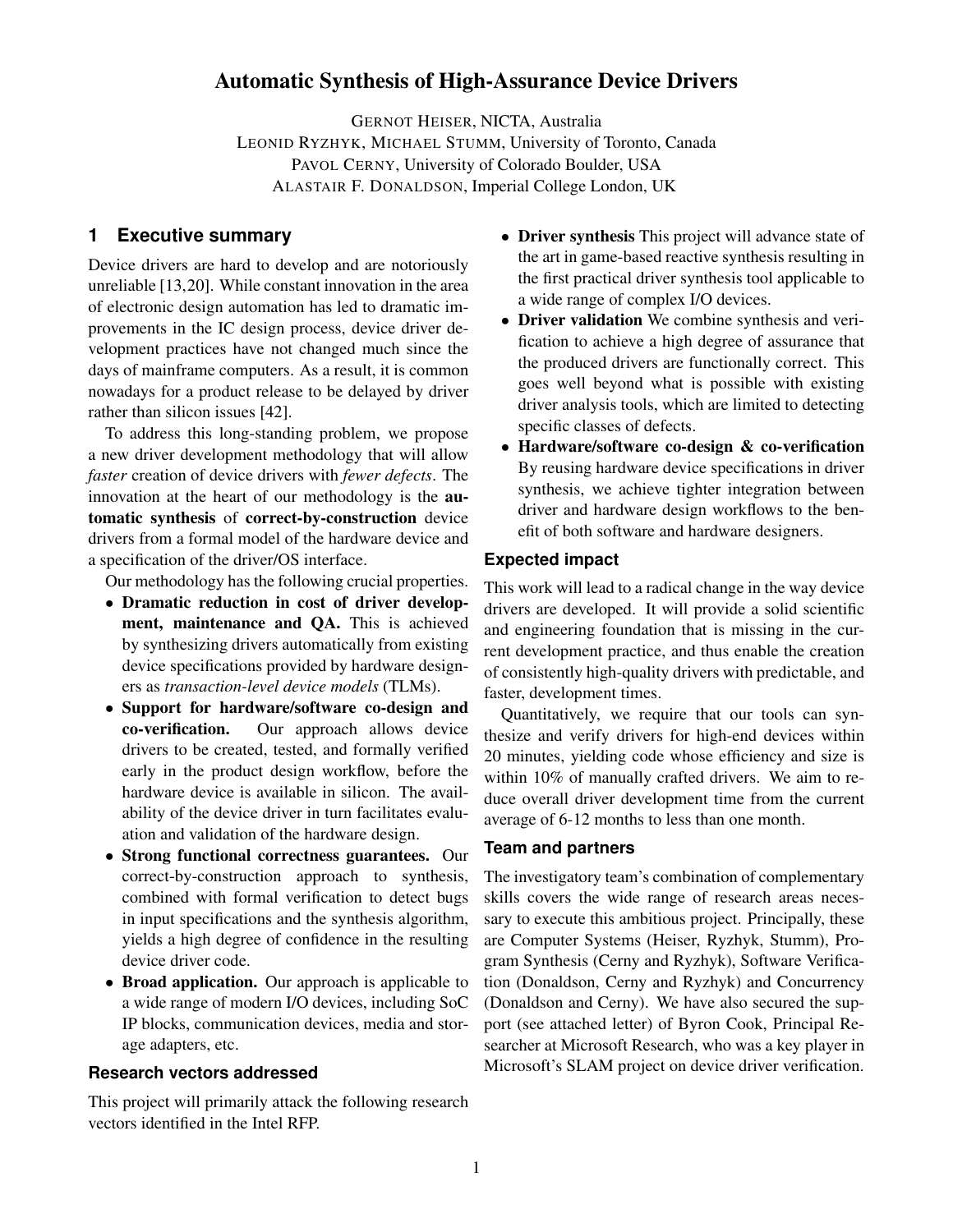## **2 Background and details of proposed technology**

#### **2.1 State-of-the-art and its limitations**

Device driver reliability problems have drawn a lot of attention in both industry and academia. Previous research identified several key sources of driver defects [13, 29, 34, 36]. First, driver development is currently not well integrated into the hardware design process: driver writers typically work from device data sheets provided by hardware designers, which are often ambiguous or incomplete, and are prone to errors. These flaws adversely affect the quality of resulting drivers. Further, driver development typically starts after hardware design has been completed, putting driver development on the critical path to product delivery and limiting the time that can be spent on driver quality assurance.

The second major source of device driver bugs is the complex interface between drivers and the OS. Modern OSs define complex rules on driver-OS interactions that are neither well documented not stable across different OS releases. Furthermore, the OS can invoke the driver from multiple concurrent threads, which leads to numerous possibilities for race conditions and deadlocks.

Previous research has made major progress in using automatic verification methods to detect, or prove absence of, defects in driver code related to the driver-OS interface [3,14,15,19,21]. While this is a major step forward, current work cannot detect defects in device management code, which constitutes the core of any device driver, and does not scale to large device drivers which make extensive use of program features that are challenging for verification, such as sophisticated pointer manipulation, indirect function calls and bit-level arithmetic. Existing work has thus had an important but modest impact on the quality of device drivers.

#### **2.2 Overview of our methodology**

We put forward a radically different approach to solving device driver reliability problems. Instead of fixing or isolating bugs in existing drivers, we propose to automatically derive correct-by-construction driver implementations from device specifications. By reusing existing device specifications created by hardware designers, this approach allows creating drivers early in the product design cycle and with minimal manual effort. To achieve strong functional correctness guarantees, we propose formal techniques for automatically validating the synthesized driver.

Our proposed methodology comprises two main com-



Figure 1: Overview of the driver synthesis methodology.

ponents, *driver synthesis* and *driver verification*, which are illustrated graphically in Figure 1. We now summarize the role and contributions of each component.

**Driver synthesis** The core innovation underpinning our method is a technique and tool for automatic synthesis of correct-by-construction device drivers, indicated by the *driver synthesis engine* in Figure 1. The key insight behind this innovation is that the problem of synthesizing device drivers from device specifications can be precisely formalized using the apparatus of *gamebased reactive synthesis*. To this end, we interpret interactions between the driver, the device, and the OS as a game, where in order to win the driver must satisfy any possible sequence of OS requests given any feasible device behavior. Driver synthesis then consists of finding a *winning strategy* in the game on behalf of the driver.

The synthesis process starts with two input specifications: the *device specification* and the *OS specification*. The device specification is a transaction-level model of device behavior created by hardware designers as part of the standard design workflow. The OS specification describes the communication protocol between the driver and the OS. This specification is developed by driver framework designers and is *generic* across a class of similar devices, e.g., Ethernet controller devices, thus a single OS specification for a device class can be used to synthesize many drivers for devices from this class.

Given the input specifications, the synthesis tool computes a winning driver strategy and generates a complete driver implementation in C. Optionally synthesis can be guided by user input to improve the structure of synthesized code, making it more more human readable and easier to maintain.

The driver implementation synthesized at this step assumes a *sequential* OS environment that serializes all requests to the driver. The next step in this project is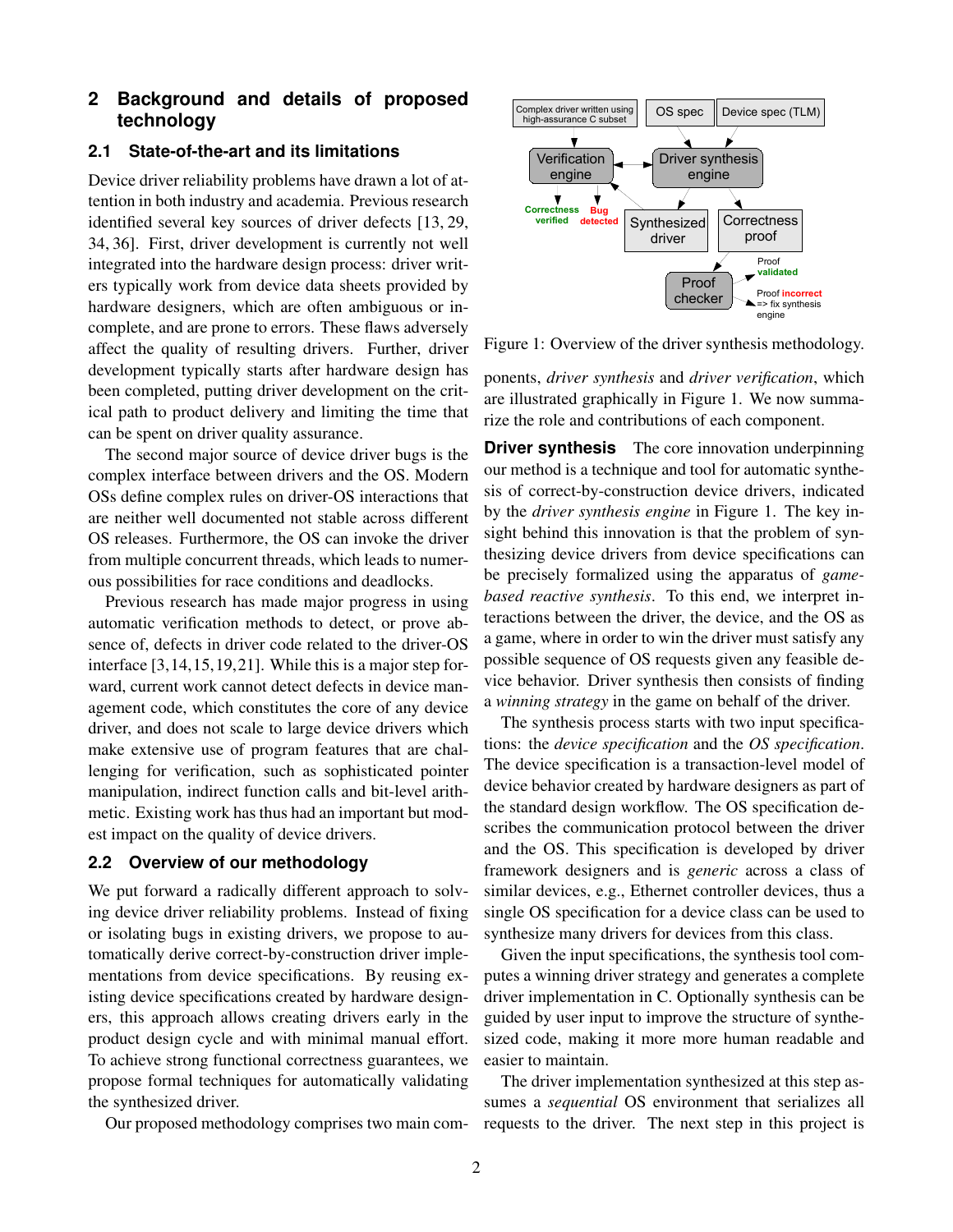to automatically extend this sequential implementation with *synchronization code* required to handle concurrent driver invocations from multiple OS kernel threads, satisfying the requirement that invocations of a driver return the same results in the multi-threaded setting as they would if all the calls to the driver were serialized. Implementing this simple specification manually is difficult and error-prone. By synthesizing synchronization code automatically we fully harvest the benefits of synthesis—unburdening programmers from difficult details of synchronization code, while letting them use generic, reusable correctness specifications. In synthesis for concurrency, we will also focus on performance aspects, mainly by developing techniques that minimize the necessity for locking and other synchronization primitives, but also by using quantitative performance models.

**Driver verification** Our driver synthesis technique will be designed to generate drivers that are correctby-construction with respect to the input specifications. Correctness of the synthesized driver is *guaranteed* provided that the input specifications are correct and the synthesis tools have been implemented correctly. We will investigates methods for checking the latter, determining cases where bugs in the implementation of our synthesis algorithm lead to defects in the synthesised device drivers. In addition, we will investigate language- and tool-support for direct construction of high-assurance device drivers: for especially complex and highly parallel devices, such as graphics adapters, direct driver synthesis may be out of scope. In this case we will provide a "high-assurance" subset of C, designed to facilitate formal verification, so that drivers for such devices can be written to high quality standards and checked using rigorous tools.

*Verification of input specifications* The correctness of drivers generated by our synthesis technique depends on the validity of input specifications: the TLM description of a device, and the description of OS interface specification. In this proposal we do *not* address the problem of checking input specification correctness. There is significant existing technology (especially within Intel) for TLM/RTL cross-checking. The OS interface specification is simpler than the device TLM and is therefore easier to get right; on the other hand it is very hard to verify, as this specification is implemented by hundreds of thousands lines of low-level kernel code, therefore we regard formal validation of the OS interface specification is *outside the scope* the proposed project.

*Driver cross-verification* Assuming correct input specifications, a bug can only be introduced in the synthesized driver due to a defect in synthesis tools. We will explore two complementary approaches to validating the results of synthesis. The first approach will use *model checking* to automatically check that the generated driver does indeed implement a winning strategy in the game, and hence that it is correct with respect to the input specifications. This is indicated by the *verification engine* process of Figure 1: the engine is used to analyse a driver post-synthesis. The second, more complicated but potentially more reliable approach, consists of extending our synthesis tools to produce a formal *correctness proof* of the synthesized driver. This proof can be validated by a theorem prover such as Isabelle [28] or Coq [6], as indicated by the *proof checker* process in Figure 1. Proof validation provides a strong guarantee that the driver is correct with respect to the device and OS specifications that were used as input to synthesis.

*Verification and language support for development of complex drivers* We are confident that our novel synthesis techniques will be capable of generating drivers for a wide range of devices. Nevertheless, drivers for highly complex and concurrent devices such as graphics adapters will be difficult to obtain via synthesis alone. To support the development of complex drivers for parallel devices (see Figure 1) we will investigate language support to allow such drivers to be expressed using a subset of C that is "high-assurance" in the sense that it is deliberately restricted for simplicity of coding and ease of formal analysis. The verification engine component of Figure 1 will be extended with novel algorithms to verify drivers written in this high-assurance language subset, with a particular focus on scalable reasoning about concurrency.

## **2.3 Further background: TLMs**

*Transaction-level device models* (TLMs) [9] are commonly used in modern hardware design. A TLM describes device operation in terms of high-level *transactions* rather than clock cycles. A transaction represents an event such as a bus transfer, a device configuration change, or transmission of a network packet. Being much faster to develop than RTL, TLMs enable rapid architectural exploration early in the design flow. They are also commonly used in building functional system simulators long before the device becomes available in silicon. Finally, TLMs are used at the RTL verification stage, to ensure that the resulting design behaves accord-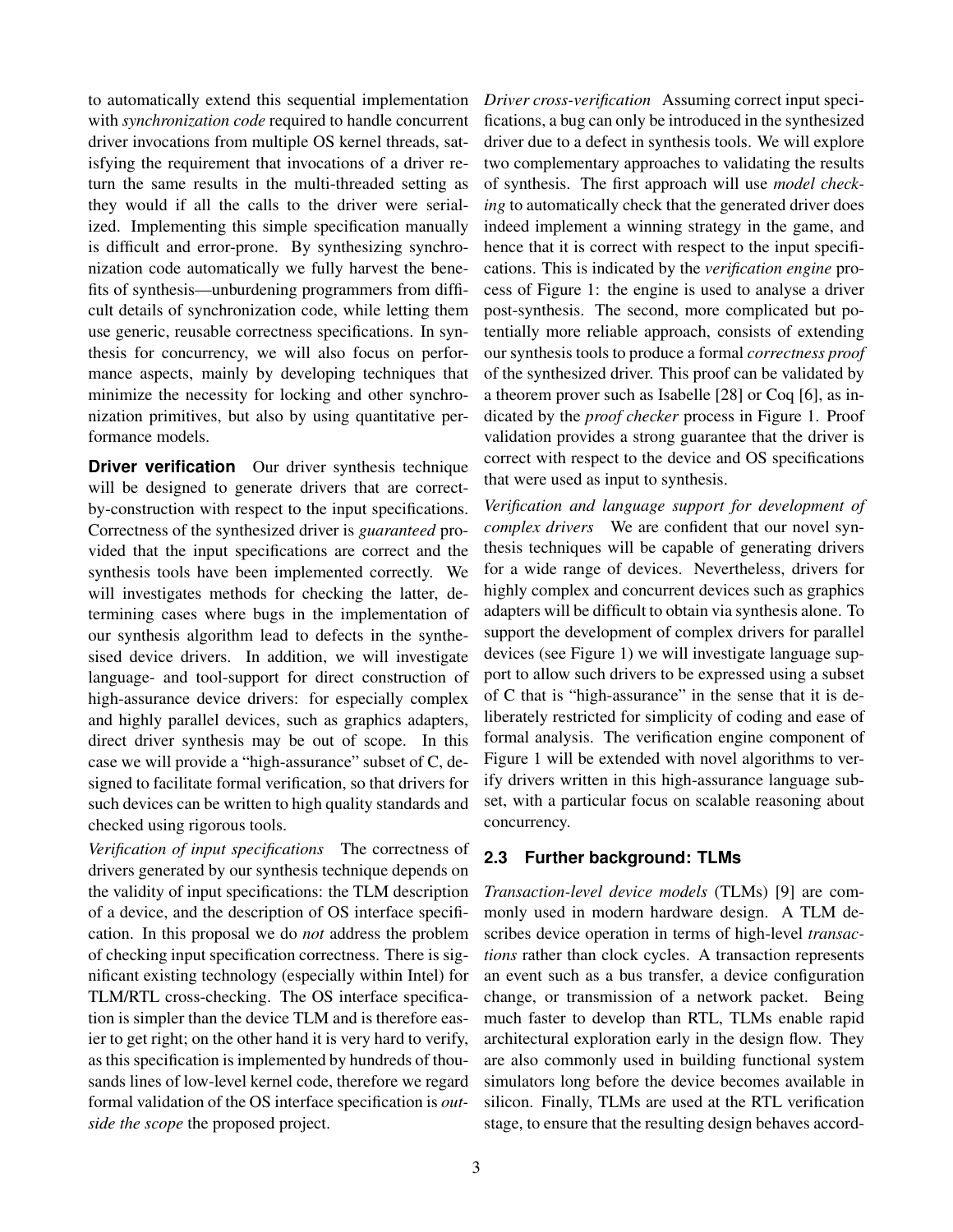ing to the model. Because TLMs operate at the level of abstraction relevant to driver developers, they are ideal for use in driver synthesis. In particular, a TLM focuses on describing *externally visible* device behavior, rather than its internal architecture, and on wall-clock timing of device operations rather than cycle-accurate timing.

## **3 Detailed technical rationale, approach, and research plan**

Our aim is to develop scalable algorithms for driver synthesis and verification. We will implement these algorithms in a practical driver synthesis toolkit and evaluate them by synthesizing and verifying drivers for a variety of I/O devices, ranging from simple integrated sensors and hardware accelerators to high-end devices such as Intel Gigabit Ethernet controllers, Wi-Fi controllers, storage controllers, audio and graphics adapters.

We now present a detailed technical plan for the project as three work packages: *Guided Sequential Synthesis* (WP 1), *Synthesis for Concurrency* (WP 2) and *Formal Verification* (WP 3). The work packages are related and together constitute an ambitious plan of work. To reduce the risk of the project producing "all or nothing" results, the work packages are loosely coupled and have been designed to generate independently useful outputs. Furthermore, as presented in our schedule in Section 4, the work packages have been designed to run concurrently. Thus while we believe the expertise of our high quality investigatory team make the project likely to succeed in its aims, even a partial success will yield techniques that are highly relevant to industry.

#### WP 1. *Guided Sequential Synthesis.*

*Lead partners:* NICTA and University of Toronto.

This work package is devoted to guided synthesis, which is at the core of our novel approach. The work package is supported by WPs 2 and 3 which cater for concurrency and high assurance, respectively.

The guided sequential synthesis tool will automate the tedious and error-prone task of implementing the driver logic. The key insight behind our approach is that this task can be naturally formalized as a *game* that the driver plays against the device. *Goals* in this game are set by the OS via I/O requests to the driver. In order to complete the request, the driver must control the device to perform the requested I/O action. The driver forces state transitions inside the device by reading or writing device registers. However, not all device transitions are directly *controllable* by the driver. Device-internal events, such as receiving of a network packet or occurrence of an error condition are outside the driver's control. The synthesis tool must find a *winning strategy* in the game on behalf of the driver, that guarantees that the driver is able to satisfy all possible sequences of OS requests under any sequence of *uncontrollable* device transitions permitted by the device specification.

By reformulating driver synthesis as a game, we open the way to leveraging the rich theoretical and algorithmic apparatus of reactive game theory. Turning this vision into a practical tool requires addressing several further challenges.

*Scalability challenges* Real I/O devices exhibit rich internal state and complex behavior. Synthesizing a driver for such a device can, in the worst case, involve a prohibitively expensive *exhaustive exploration* of the state space of the device model. To date, game-based synthesis algorithms have not been applied to problems comparable in size and complexity to those arising in driver synthesis [30]. As a result, existing theory does not offer a satisfactory solution to the state explosion problem.

In this work package we will develop a new technique for combating the state explosion problem based on *abstraction*. Abstraction-based techniques have revolutionized software verification [3], making it applicable to complex real-world systems. We believe that this approach will also prove fruitful in driver synthesis. Abstraction allows eliminating irrelevant details from input specifications, focusing on the information relevant for the task at hand.

Ideally, we would like to find the coarsest possible abstraction that still contains enough information to compute a winning strategy for the driver or to prove that such a strategy does not exist. We will obtain such an abstraction incrementally using a new *abstraction refinement* algorithm. Starting from a very coarse initial abstraction, the algorithm computes progressively more precise abstractions of the game automaton. At every iteration, it attempts to find a winning strategy in the abstract game. This can lead to three possible outcomes: (1) synthesis fails due to imprecise abstraction, (2) nonexistence of a winning strategy is established, or (3) a winning strategy is found. In the first case, the algorithm identifies a set of transitions of the abstract game automaton that must be refined for synthesis to make progress. It then computes a more precise abstraction of these transitions and retries the synthesis step, thus starting a new iteration of the abstraction-refinement loop. In the second and third cases, the abstraction refinement algorithm terminates and returns either a failure (case 2)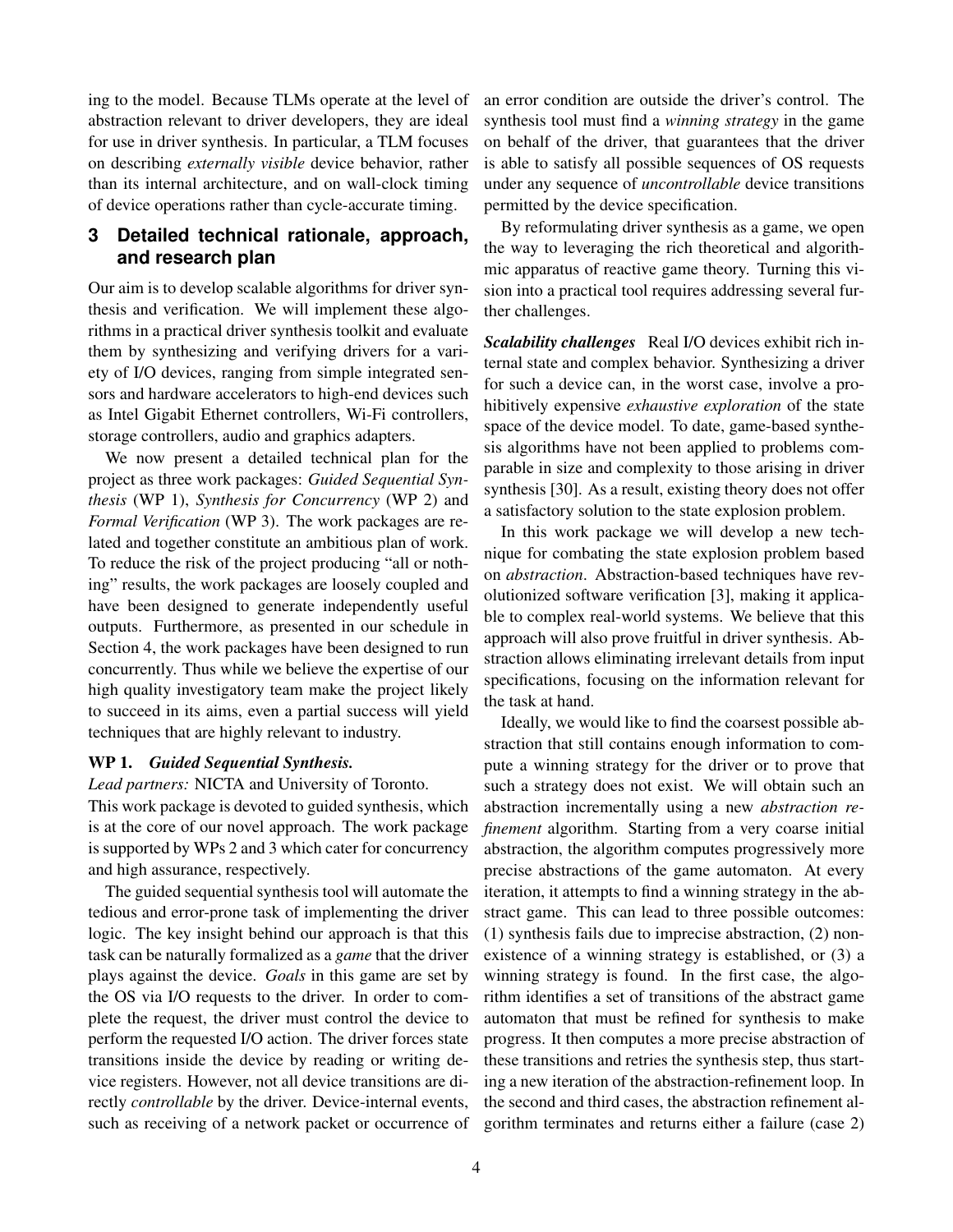or a computed winning strategy (case 3).

*Usability challenges* The second set of challenges is related to the creation of a practical software development process around driver synthesis. To have serious impact on developer productivity our techniques must be highly automatic, yet they must allow the user to communicate their expert knowledge of device performance characteristics to generate highly optimized code. Similarly, the user should be able to guide synthesis towards the production of structured code that can be easily maintained. When synthesis fails because of a mismatch between input specifications, meaningful feedback must be provided, helping the software developer to identify and rectify the issue.

Our answer to this challenge is *guided synthesis*. Instead of synthesizing a concrete winning strategy, our synthesis algorithm will produce *the most general strategy*, that contains all possible winning driver moves in each state. As the code generator backend unwinds this strategy into a program control flow, the user can optionally control this process. Actions available to the user at this point include choosing one of available winning moves in the current program location, rearranging program statements, and outlining statements into functions. Importantly, the synthesis tool makes sure that any choices made by the user remain within the most general winning strategy; hence *user error cannot lead to bugs in the synthesized driver*.

Our strategy for debugging synthesis failures due to input specification mismatches is based on the use of *counterexample strategies*. Whenever the synthesis algorithm cannot find a winning strategy for the driver, it generates an explanation of the failure in the form of a counterexample strategy. This strategy describes an environment behavior under which the driver is unable to win the game. The user explores the counterexample strategy using an interactive debugging tool. During the debugging session the user plays the expected winning driver strategy and the debugger responds with counterexample transitions on behalf of the environment. Through this interaction the user encounters an unexpected state of the game, from which the driver is unable to complete an OS request, providing insight into the root cause of the mismatch.

Figure 2 shows the proposed architecture of the driver synthesis tool that we will design to address the above challenges. Each component of the tool corresponds to a task in this work package:

- *T1.1 Compiling HDLs to synthesis specifications.* We will design a compiler to translate device TLMs expressed in a hardware description language (HDL) to the *internal specification language* of the synthesis tool.
- *T1.2 Translation into game automata.* We will define a translation of a device model (after conversion to our internal specification language) and an OS specification into a *game automaton*, which compactly represents all game components.
- *T1.3 Abstraction and synthesis.* These are the central components of the synthesis toolkit responsible for computing a winning strategy for the driver or a counterexample strategy for the environment. They implement the abstraction refinement scheme described above.
- *T1.4 Debugging GUI.* To help the user troubleshoot synthesis failures we will design a graphical format for tracing failures back to defects in input specifications. The interface will allow interactive exploration of the counterexample strategy produced by the synthesizer.
- *T1.5 Code generation.* The final stage of synthesis is to convert the winning strategy computed by the synthesizer into C source code under optional interactive user guidance. Starting from the initial state of the system, it unwinds the strategy into a program control flow, translating winning driver actions into C statements. In doing so, it aims to minimize the resulting control flow automaton by merging similar states in order to avoid code bloat.

In *T1.1* we will develop a compiler for a single HDL, chosen based on the availability of device specifications in this language. One candidate is the WindRiver DML [40] modeling language, which ships along with a set of DML models for many Intel devices as part of the Simics simulation platform [39]. Support for additional HDLs (SystemC, C++, SystemVerilog, etc.) can be implemented later via additional frontend compilers.

*Extensions* Subject to time and resource availability, we will explore two further extensions of the basic synthesis tool described above. First, we will investigate synthesis of *hardened* device drivers [22, 26]. A hardened driver is able to detect unexpected environment behaviors, such as device malfunctions or OS errors, and take appropriate recovery measures, e.g., aborting or retrying the current I/O operation, resetting the device, or logging the faulty input. Second, we will explore the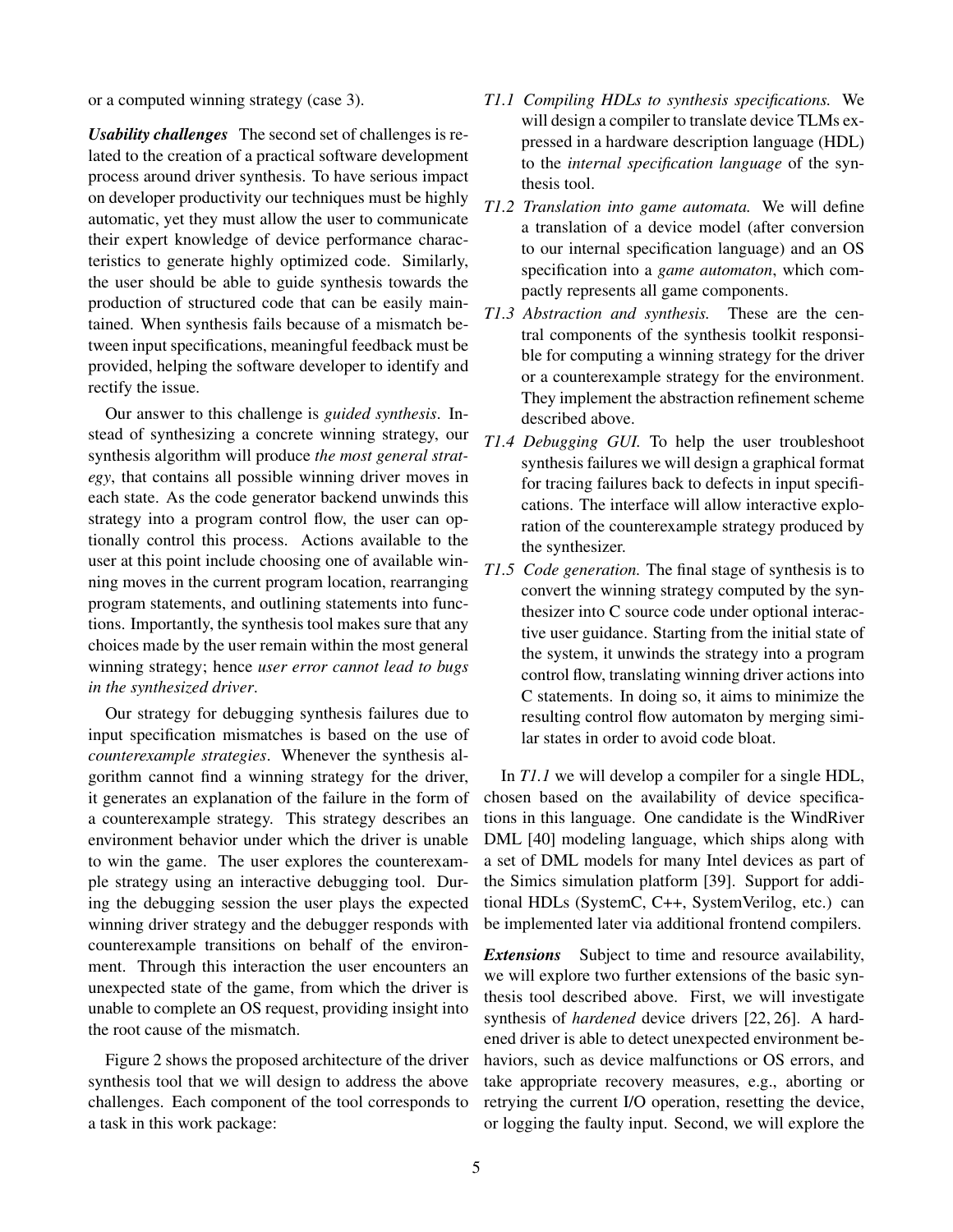

Figure 2: Architecture of the sequential driver synthesis tool.

use of *quantitative synthesis* techniques [8, 10, 11] in device driver synthesis. Quantitative synthesis allows synthesizing code that is not only functionally correct, but is also optimal in terms of execution time, power consumption, memory footprint, or other criteria important to the developer. While we expect strategies synthesized using methods described so far to perform well in practice, further performance tuning can be achieved by assigning costs to various driver and device operations and using quantitative synthesis algorithms to generate optimal or close-to-optimal implementations.

*Related work* Automatic game-based device driver synthesis was pioneered by two of the investigators (Ryzhyk and Heiser) in their work on the Termite driver synthesis tool [35]. This research laid out the key principles behind the approach and demonstrated its feasibility. However, this proof-of-concept implementation lacked a scalable synthesis algorithm applicable to complex realworld devices and did not support synthesis from existing device specifications. In this work package we will address these limitations, turning automatic driver synthesis into a practical and highly desirable alternative to the conventional manual driver development process.

### WP 2. *Synthesis for Concurrency.*

#### *Lead partner*: University of Colorado Boulder.

The *Synthesis for Concurrency* work package will develop techniques and tools to automatically synthesize drivers that can be safely called concurrently from multiple OS kernel threads. The drivers produced in WP 1 assume a single-threaded environment, where each call to a driver is executed in isolation. However, contemporary OS kernels are multi-threaded, and thus several threads can invoke the driver concurrently. In order to prevent program errors stemming from concurrency, synchronization between driver methods is necessary. Therefore, the next step in full functional synthesis of drivers is to transform the driver code produced in WP 1 to make



Figure 3: Synthesis for concurrency tool.

it work correctly in a multi-threaded environment. The transformation can be done for instance by adding locks or other synchronization primitives.

Synchronization code is an ideal target for synthesis. This claim is based on two observations. First, synchronization code is notoriously hard to implement and debug, as witnessed by a large number of concurrencyrelated bugs in existing device drivers [13, 29, 34]. Second, correctness is easy to specify declaratively. The reason is that one can often use *generic* (i.e., application independent) specifications, such as deadlock-freedom or linearizability. A tool that synthesizes synchronization code will thus have a big effect on programmer productivity.

*Related work.* Synthesis for synchronization code is an area that has attracted considerable attention recently [12, 18, 37, 38]. These pioneering works on synthesis cannot be directly applied to device drivers. The reasons are two-fold. First, code synthesis for device drivers has to take into account specific constraints imposed by the OS on the device driver architecture. For instance, one cannot use common primitives for mutual exclusions, such as semaphores, in interrupt handlers (a core part of device drivers). Second, the previous work does not consider performance objectives in synthesis,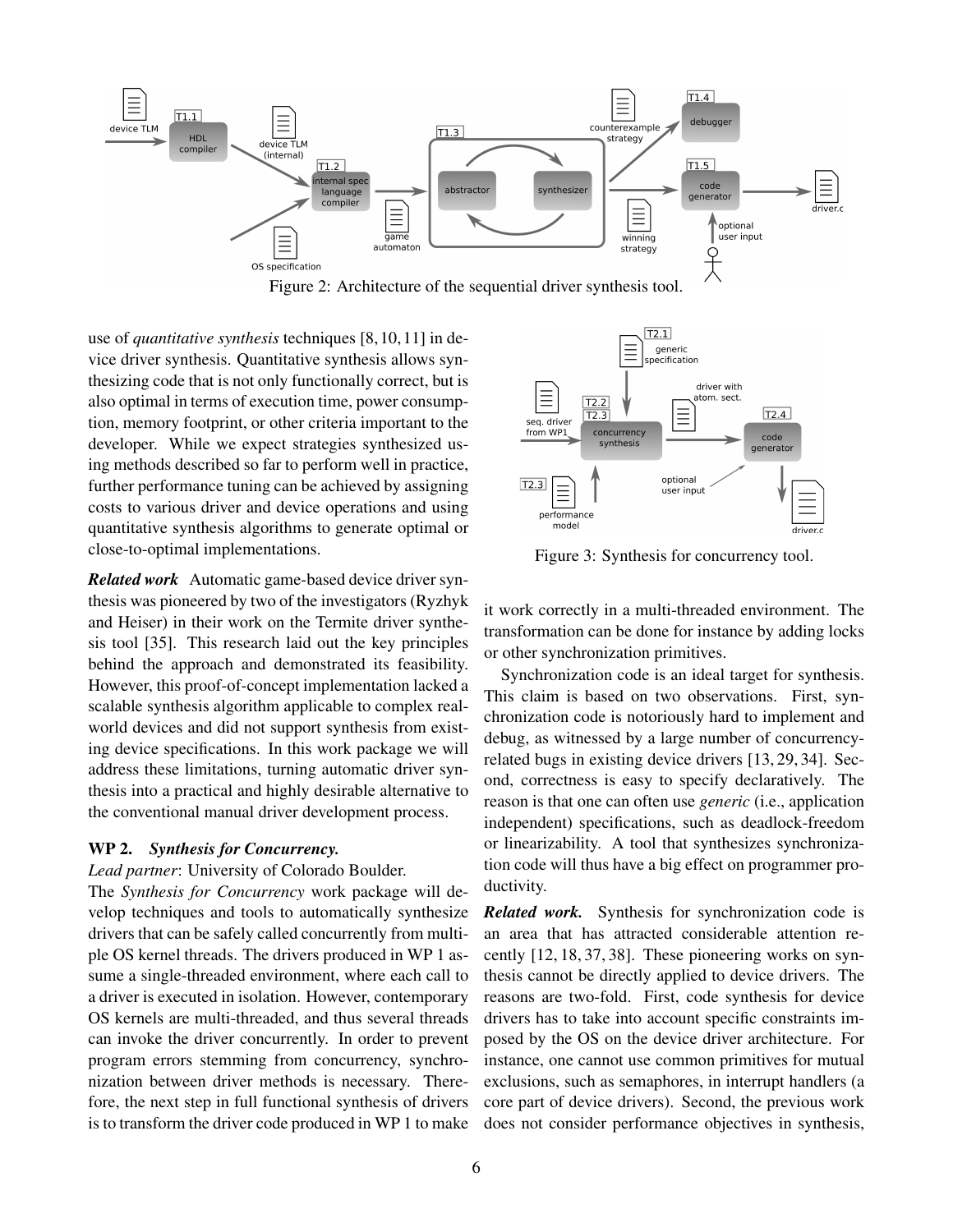or considers only limited syntactic criteria that might (but are not guaranteed to) influence performance positively. We propose to go beyond the previous work and develop new synthesis methods that do not suffer from these limitations.

The goal of the WP 2 is to produce a tool that takes the sequential driver produced in WP 1 as input, and inserts synchronization primitives to ensure that the driver behaves correctly in the concurrent (multi-core) setting. The research proposed in this work package will focus on the following four tasks.

- *T2.1 Specifications for concurrency in drivers.* We will introduce specifications that are generic and that take into account device driver architecture.
- *T2.2 Synthesis by code transformations.* We will devise a synthesis algorithm that minimizes the number of synchronization primitives used.
- *T2.3 Performance-aware synthesis.* Building on our previous work, we will develop quantitative synthesis methods for device drivers.
- *T2.4 Synchronization code generation.* We will develop code generation techniques for device drivers that respect constraints by the OS on drivers.

The workflow of the proposed tool is in Figure 3. We now describe each part in more detail.

*Specifications for Concurrency in Drivers.* Program synthesis is most useful when it is much easier to say *what* needs to be done than to say *how* it should be done. That is, program synthesis is most useful when declarative specifications are easier to write than imperative programs. This is the case for concurrency in drivers. Intuitively, the concurrency specification requires simply that the invocations of the driver return the same results as they would if all the calls to the driver were serialized. In *T2.1*, we will develop *generic* specifications that capture this intuition for broad classes of drivers, are simple to write and use, but take into account all sources of concurrency in drivers, e.g., interrupts, top- and bottomhalves, and workqueues. This requires extending standard correctness notions such as linearizability.

*Synthesis.* We will develop synthesis algorithms for placement of synchronization code, focussing on *correctness* (*T2.2*) and *performance* (*T2.3*). There are two principal inputs to the tool we plan to develop: (i) the driver code produced in WP 1, which assumes a sequential setting, and (ii) the generic specification produced in *T2.1*. The output of *T2.2* and *T2.3* is a driver that works correctly in concurrent setting, but uses *atomic sections*, a synchronization primitive that marks parts of code that is to be executed atomically. Atomic sections are desirable as they are easy to reason about algorithmically, but they are not provided by mainstream OS kernels — the purpose of Task *T2.4* is to implement them using common kernel synchronization primitives.

In *T2.2*, the novel technical contribution is the development of *semantics-preserving transformations* of sequential code that aid in synthesis of synchronization. Synchronization code (such as locks) can often be thought of as having no effect on sequential execution (i.e., it is semantics-preserving), but makes concurrent execution safe. Generalizing this view, we propose to consider a number of other semantics-preserving code transformations. Such transformations will decrease the need for the use of synchronization primitives, thus ensuring better performance. For instance, the tool might obtain a correct driver with fewer locks, if it first rearranges the order of instructions in the driver code (if the rearrangement does not change the sequential behavior of the driver). We will use a counterexample-based approach to synthesis. In a loop, we will first use an offthe-shelf tool to check if there is a concurrent execution leading to a bug (such as assertion violation). If there is no bug, we output the current code. If there is a bug, we will transform the code in order to disallow the counterexample. The transformation can for instance be a rearrangement of the order of instructions (in a way that preserves sequential correctness), or it can be insertion of atomic sections.

In *T2.3*, we will work on synthesizing highly performant code. In prior work we developed the first approach for synthesizing concurrent programs with respect to both performance *and* correctness criteria [10] for *finite-state* programs. We propose to extend this approach using our recent work on abstract interpretation for quantitative objectives [11]. To quickly guide the synthesis engine to well-performing solutions, we will investigate common synchronization patterns used by driver developers. Such patterns are often chosen with performance in mind, so using them in synthesis will improve the quality of the synthesized code.

*Synchronization code generation.* The output from *T2.2* and *T2.3* will be a correct driver code with atomic sections. The purpose of *T2.4* is to implement atomic sections using synchronization code supported by the kernel, such as spinlocks, mutexes, RCU locks, etc. This goal is not straightforward. For instance, in interrupt handlers, the use of semaphores, or other primitives that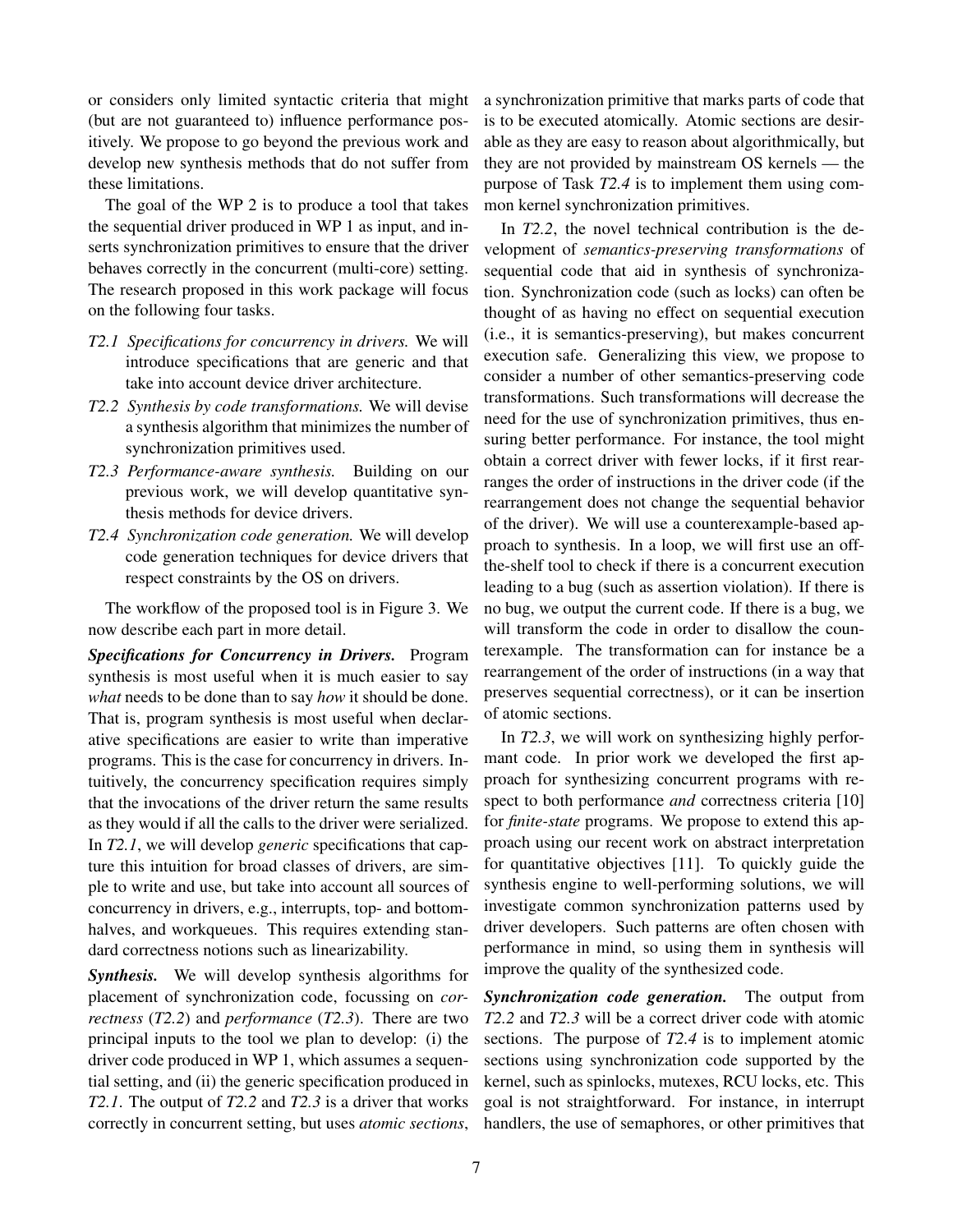my cause a process to block, is not allowed. Therefore, existing techniques for code synthesis cannot be used. We will develop algorithms for code generation that respect constraints given by device driver software architectures, and are informed by the best practices from current driver development. To help achieve the latter, we will allow user feedback, where a user could flag synchronization code as not suitable, and can suggest other synchronization primitives to use. This is an instance of our guided synthesis approach, the paradigm used throughout the project.

Our techniques for synthesising synchronization code will rely on a technique for finding bugs in, or verifying, concurrent software. Early experiments with offthe-shelf techniques for this purpose [32] show promise, but suffer from scalability limitations. In WP 3 we will investigate technique for efficient analysis of concurrent drivers, which will accelerate the techniques here for synthesising synchronization code.

#### WP 3. *Formal verification.*

#### *Lead partner*: Imperial College London.

This work package is devoted to achieving strong formal guarantees that device drivers behave correctly. The focus is on analysis of both drivers generated by the synthesis techniques of WPs 1 and 2, which may be incorrect due to bugs in the synthesis algorithm implementation, and complex hand-written drivers that are beyond the scope of our synthesis techniques. Furthermore, the efficient verification and bug-finding techniques for concurrent device drivers developed in this WP will serve to accelerate the techniques for synthesising concurrencysafe device drivers in WP 2.

- *T3.1 Device driver cross-verification.* Apply model checking- and theorem proving-based formal verification techniques to drivers generated by our synthesis tool
- *T3.2 Automatic proof generation.* Extend the synthesis techniques of WPs 1 and 2 to facilitate the generation of device driver correctness proofs that can be automatically checked
- *T3.3 Verification and language support for complex, concurrent device drivers.* Devise scalable techniques for verifying concurrent drivers, to accelerate synthesis for concurrency, and complex drivers that are beyond the reach of our synthesis algorithms

To avoid erroneous drivers resulting from bugs in our synthesis implementation, *T3.1* will investigate model checking- and theorem proving-based techniques for driver validation. We will build on prior work on device driver verification by the Investigators [1, 2] and others [4, 5, 41].

The techniques developed in *T3.1* will be specifically geared towards our synthesis setting, exploiting the guarantee that synthesised drivers will use a restricted, clean subset of C programming language, free from some of the complexity of low-level systems code which often causes formal verification techniques to fail.

Another strategy for validating our synthesis algorithms, discussed in Section 2.2, is a *proof generation* approach. This is the focus of *T3.2*. The idea is that our synthesis tool will generate both a driver implementation and an associated proof of correctness. This proof is produced by capturing decisions made by the synthesis algorithm using formal logic. For example, whenever the algorithm chooses a certain winning action in a given state of the game, it records the fact that all possible device states reachable by taking this action are within the previously computed winning region, and hence the choice of the action is correct.

We will extend the synthesis technique of WPs 1 and 2 so that the proof of a winning strategy (certifying driver correctness) is generated as a proof script for a theorem prover such as Isabelle or Coq. This will allow generated proofs to be automatically checked by Isabelle/Coq, yielding a very high degree of assurance that the synthesized driver is correct.

*T3.3* will concentrate on verification techniques for highly complex and concurrent drivers. This has two aims: to produce stand-alone analysis techniques that can be directly applied to complex driver source code, and to serve as an efficient engine for the concurrencyaware synthesis techniques of WP 2. While we are confident that the synthesis techniques proposed in WPs 1 and 2 will be capable of generating drivers for a wide range of devices, drivers for especially complex and concurrent devices, such as graphics adapters, will be out of scope. Furthermore, concurrency-aware synthesis, especially generation of synchronization code (*T2.4*) depends on an efficient engine for finding bugs in, or proving correctness of, concurrent driver code.

Our strategy for delivering scalable analysis techniques for complex and concurrent driver code has three strands. First, for *verification* we will exploit recent advances by Donaldson and collaborators in techniques for source-level verification of highly parallel software [7, 16, 17]. Second, for *bug-finding* we will employ tech-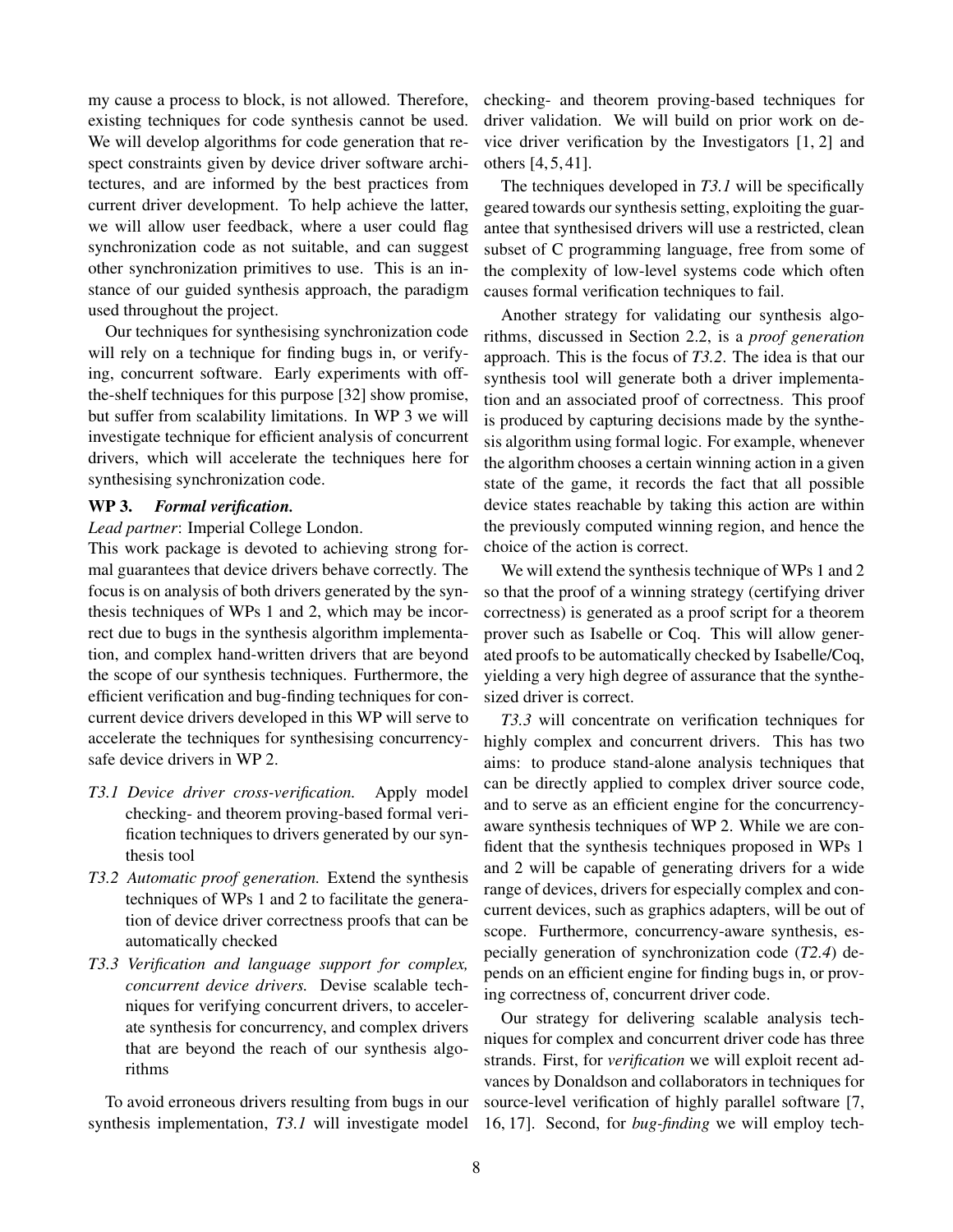niques for mitigating state-space explosion due to concurrency in a manner that preserves large classes of bugs, including context-bounded search [27] and concurrentto-sequential program transformations [23]. Third, we acknowledge that full device driver verification is virtually impossible to achieve for existing drivers written in C, hence we will investigate *language support* for writing *verifiable drivers*. This will involve identifying a restricted subset of C that allows full driver functionality to be expressed, but which features a conservative type system, limited pointer arithmetic (which together guarantee type safety), and specially managed dynamic memory allocation. These restrictions will allow the verifier to make stronger assumptions when reasoning about access to shared data, simplifying the process of reasoning about correct concurrency.

The combination of verification techniques and programming language support developed during this work package will complement the synthesis approach of WPs 1 and 2, yielding high assurance device driver implementations.

*Related work.* In addition to the state-of-the-art model checking research cited throughout this section, previous work on proof generating compilers [31, 33] is relevant to this work package. Such compilers produce, in addition to the compiled code, a proof that this code is correct with respect to the source program. This proof is checked independently of the compiler by a theorem prover, thus ensuring that compiled code is correct. In task *T3.2* of this work package, we will develop a similar technique applicable to game-based software synthesis.

Programming language support for systems software development has been investigated before, most notably in the context of Microsoft's Singularity OS project [24]. We propose language support for writing verifiable drivers in task *T3.3*. We argue that our approach is more pragmatic than that of Singularity, allowing developers to write drivers using standard C, simply restricting the use of well-known dangerous and difficult to reason about language constructs in order to allow scalable verification.

## **4 Schedule, milestones, deliverables and evaluation criteria**

Figure 4 presents a proposed schedule for the work packages and tasks described in Section 3 over a three year period. Key relationships between tasks are indicated by dashed arrows in the figure. PhD students at NICTA, Boulder and Imperial will work full time on the project,

as will Dr Ryzhyk. The tasks for which they will be principally responsible are indicated in the figure. The other investigators will each devote around 10% of their time to the project, devoted to working with the team members on key algorithms and analyses.

Although aspects of WPs 2 and 3 depend on some outputs from WP1, we have designed the tasks so that it is possible for all work packages to commence simultaneously. This reduces the risk associated with strong inter-work package dependencies, and means that each institution will be able to start work on the project as soon as high quality PhD students are hired.

## **Milestones and deliverables**

Milestone 1 (month 6): State-of-the-art survey. To enable technology transfer and collaboration between sites with differing expertise, and to quickly get PhD students working on the project up to speed, we will jointly produce a report describing the state-of-the-art in each area of the project. This survey of relevant literature and open source and commercial tools will also give Intel a wider perspective on the landscape of the project.

Associated deliverable: Unified survey document, contributed to by all work packages.

Milestone 2 (month 12): Initial results for driver and hardware case studies. During year 1 we will gather a set of *challenge benchmarks*: practical case studies to drive and evaluate our novel research. By the end of year 1 our synthesis tool will be capable of synthesizing sequential and concurrent device drivers, and will be relatively feature-rich. The focus so far will be on *correct* synthesis; synthesis of highly efficient drivers will be the focus during years 2 and 3. We will seek feedback from Intel on these case studies to ensure relevance to their device driver roadmap.

Associated deliverables: Three deliverables, one per work package, each comprised of a report describing relevant case studies and initial techniques, and an alpha distribution of tools. We will also deliver a report describing one or more *global* case studies, used to drive and evaluate our end-to-end solution: open source device descriptions for which synthesis of high assurance drivers will have high impact.

Milestone 3 (month 24): Prototype synthesis and verification tools. By the end of year 2, we will deliver open source prototype software tools for full driver synthesis and verifying drivers written in a high-assurance subset of C, with documentation. These tools will be capable of handling a large subset of the case studies associated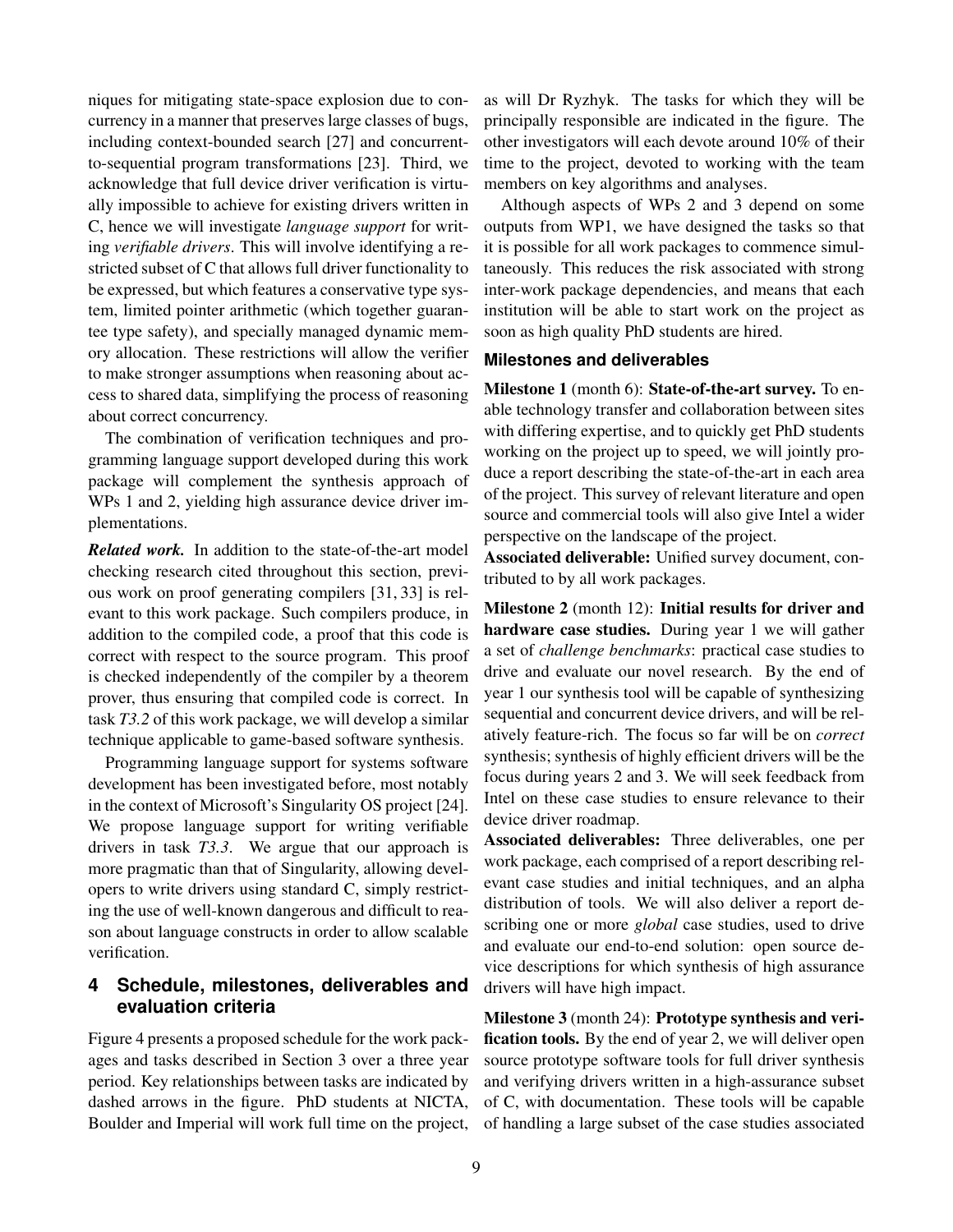

Figure 4: Schedule for the work package tasks described in Section 3.

with Milestone 2. This will allow Intel to evaluate the project outputs and provide feedback and guidance for the final year.

Associated deliverables: Two separate tools: the guided synthesis engine, which is the combined results of WPs 1 and 2, and the driver verification engine developed during WP 3.

Milestone 4 (month 36): Verification and synthesis tools for high-end drivers. At the end of the project, we will deliver updated versions of the open source tools that are capable of handling a wide range of drivers and devices. Our synthesis technique will be capable of synthesizing a wide range of complex drivers, and our verification methods will scale to large hardware designs, demonstrating that the techniques can be broadly applied. Due to the level of risk and scientific adventure associated with our approach, aspects of some case studies may be beyond the scope of our final tool set. In these cases we will document a set of open problems which will form the basis of further research.

Associated deliverables: Final versions of the synthesis and verification tools. The synthesis tool will be equipped with proof-generation facilities as described in WP 3. We will also deliver a report detailing our evaluation and documenting remaining open problems.

#### **Collaboration and meetings**

Collaboration between teams is essential for the success of the project. We will hold fortnightly teleconferences involving two or more partners, in response to the project requirements. Monthly, the PIs will hold a joint teleconference, where we will invite Intel collaborators, to discuss the overall direction and success of the project. Annually we will hold an informal internal project workshop involving all project members, to which Intel will be invited. The purpose of the workshops will be to evaluate the milestones reached and ensure tight integration of techniques. To reduce travel costs, workshops will be co-located with top conferences in relevant areas. Additionally we will organize extended student visits between partner sites to enable close collaboration.

### **Evaluation criteria**

We now comment on how our proposed research meets the evaluation criteria described in the RFP.

Potential contribution and relevance to Intel. Intel devote significant effort to the design and implementation of device drivers. Our approach to automatic driver synthesis thus has the potential for major impact on Intel's device driver process, significantly reducing the bottleneck of driver development and consequently reducing product time-to-market. The techniques we design for TLM/RTL validation will also have high relevance for Intel: TLMs are used by hardware designers indepen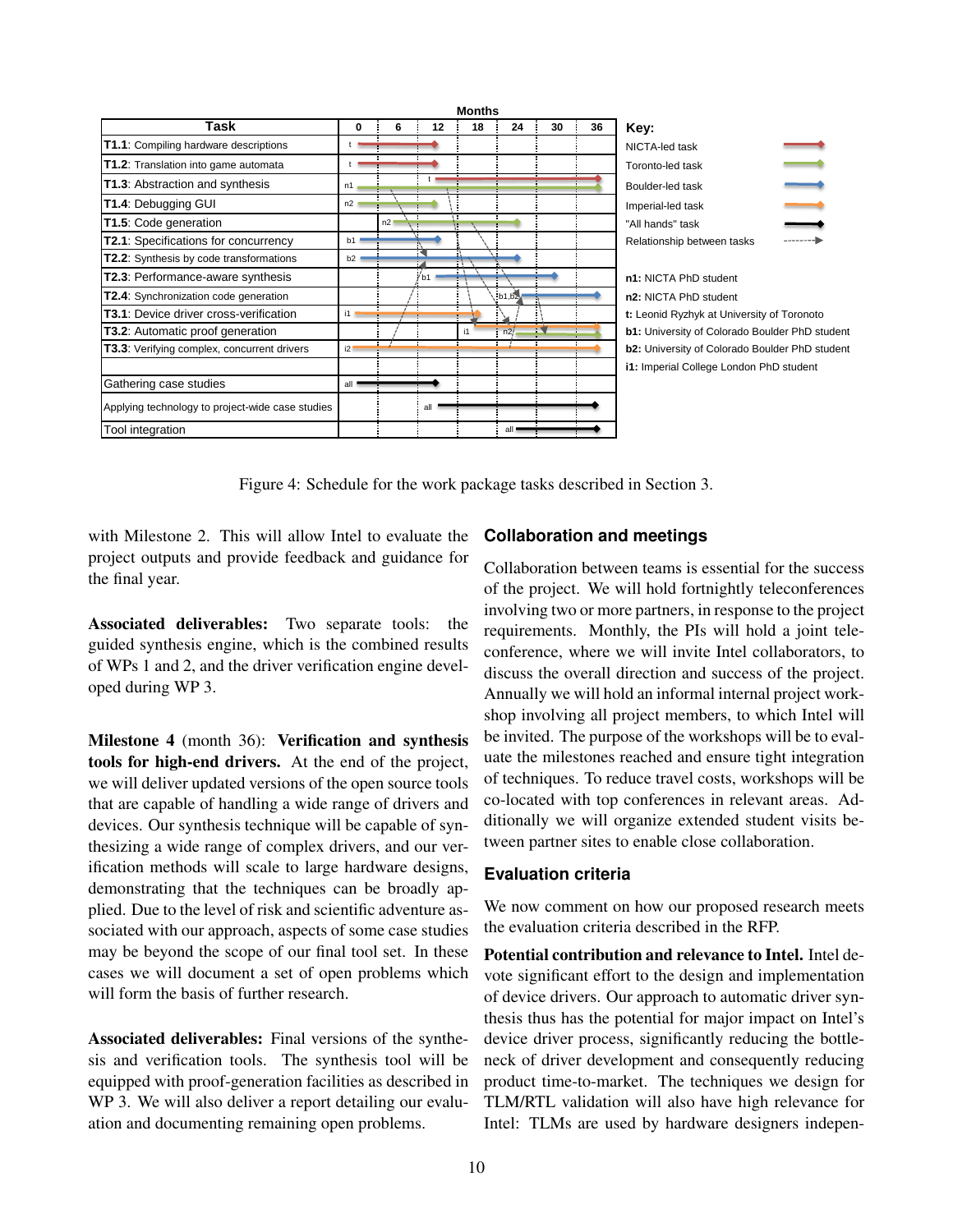dently of device driver development, and correctness of these models with respect to RTL is essential.

Innovation and non-incremental potential. Automatic synthesis has been described as a "holy grail" for device driver development. Our guided synthesis approach will provide *largely* automatic synthesis for complex device drivers with high assurance guarantees. If we are successful in achieving these aims this will constitute a breakthrough in the field. Our methodology is highly non-incremental: it differs radically from the current state-of-the-art in device driver design and verification.

Objectives, milestones and success criteria. The goals of our project are ambitious but the objective is simple: *A highly automatic technique for synthesizing correct, efficient drivers from hardware and OS specifications.*

The main success criterion is whether our approach will ultimately be capable of synthesizing drivers for a wide range of case-studies. In quantitative terms, we require that our tools are able to synthesize and verify drivers for high-end devices, such as Intel Gigabit Ethernet, SCSI, and Wi-Fi controllers, within 20 minutes, with the performance and code size of synthesized drivers being within 10% of manually developed and tuned drivers. We further expect the overall driver development time to decrease from 6-to-12 months, common in current industrial practice, to less than one month, when using our tools.

The plan of Section 3 breaks the project down into logically connected but loosely coupled tasks, scheduled as in Figure 4. The intermediate milestones described at the start of this section have been designed to ensure that prototype tools are built throughout the project; these tools can be directly evaluated by Intel.

Qualification of participating researchers. The Investigatory Team is described in detail in Section 5. Our multi-partner consortium combines world-leading expertise in systems, verificaiton, synthesis and concurrency, providing an excellent environment in which to make breakthrough progress in this important area.

Cost effectiveness and cost realism. Our budget is provided as an attachment to this proposal. Given the potential impact of our research for Intel, we believe that a total cost of \$1,320,779 (or \$1,124,986 without overheads) is a valuable investment.

Potential for co-funding. This proposal is an excellent fit for the Intel RFP. In addition, we will seek funding from national research councils to pursue research in related areas which will be complementary and supportive to the project. In particular, program synthesis research has recently been strongly supported by the US NSF, and research into system-level verification techniques is a stated growth area for funding by the UK Engineering and Physical Sciences Research Council.

## **5 Investigator team**

Our team has a unique combination of skills and experience covering the full spectrum of theoretical and applied topics required for this project.

Gernot Heiser, Leonid Ryzhyk, and Michael Stumm will lead the effort on WP1 with personnel consisting of Leonid Ryzhyk at the University of Toronto, and two graduate students at NICTA. Pavol Cerny will lead the work on WP2, with two graduate students working with him at the University of Colorado Boulder. Alastair Donaldson will lead the research on WP3, working with two graduate students at Imperial College London.

Our team has a track record of successful relevant collaboration between team members and with Intel. Ryzhyk led a joint project between NICTA and the OS Research Group at Intel Labs, developing a new technique for improving device driver quality based on *hardware/software co-verification* [36]. Donaldson has worked with Heiser and Ryzhyk on static driver verification [1, 2]. Cerny hosted a visit from Ryzhyk and Heiser at IST Austria in 2011 to collaborate on theoretical aspects of driver synthesis, and has since collaborated with them on synthesis for concurrency in OS code.

Prof Gernot Heiser (NICTA) leads the Software Systems Research Group at NICTA and holds UNSWs John Lions Chair for Operating Systems. Since 2011 he is a Scientia Professor (UNSWs term for laureate professors). Heiser has a 20-year track record of research in operating systems. His research group at UNSW and NICTA has built a number of research OSs and kernels, including the L4-embedded microkernel and the seL4 microkernel, which is the first protected OS kernel with a *complete formal proof of functional correctness*. His team's kernels achieved several still unbroken records on inter-process-communication performance.

In 2006, Gernot Heiser founded OK Labs, a Chicagobased startup with a Sydney-based engineering team. OK Labs commercialized L4-embedded, leading to its deployment in over *1.5 billion mobile devices* to date.

Heiser's research group has completed several influential research projects on device driver reliability, including research on user-level device drivers [25], the Dingo reliable device driver framework for Linux [34],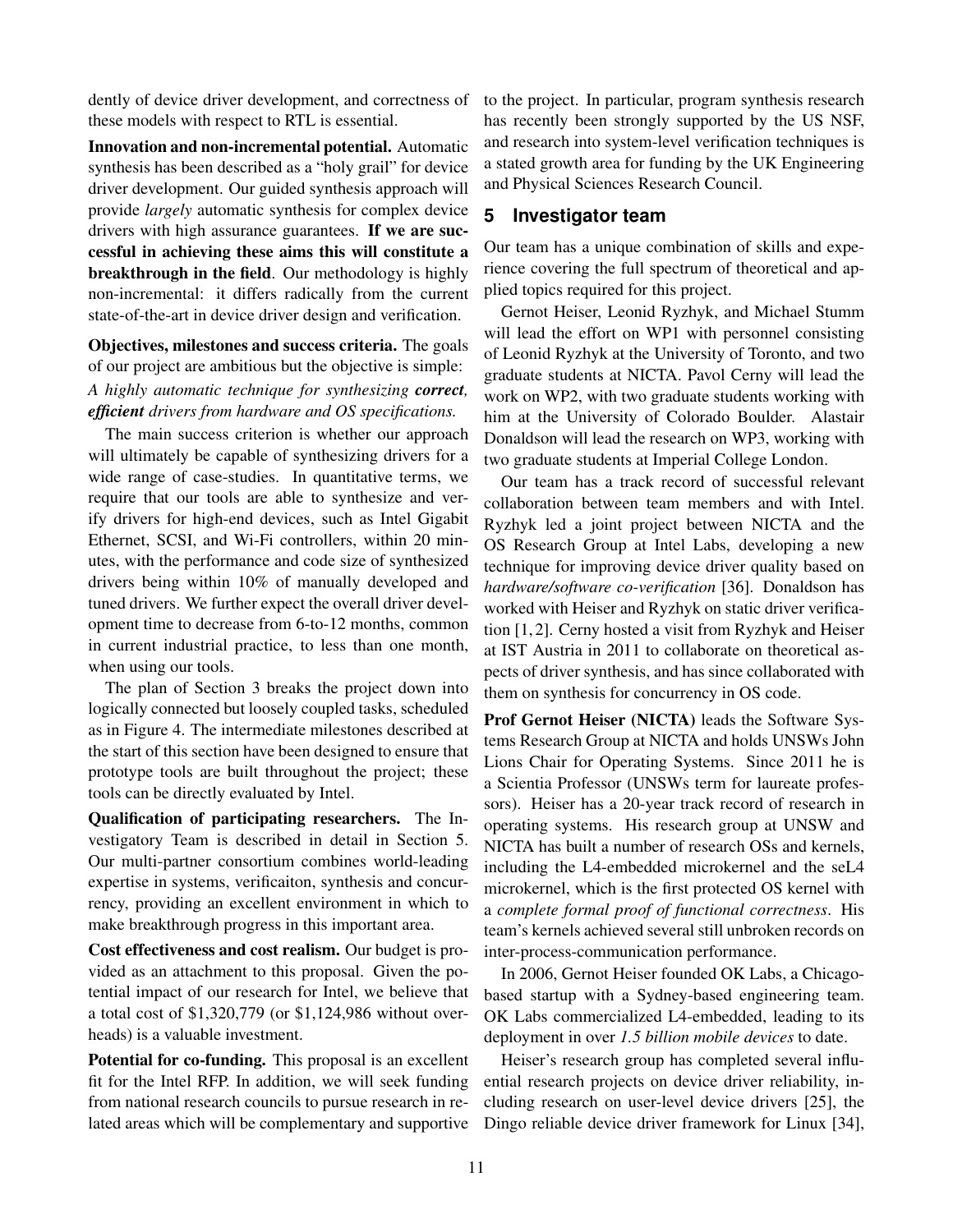hardware/software co-verification (*in collaboration with Intel*) [36], and the pioneering work on *automatic device driver synthesis* [35]. This work has been published in top research venues and made significant impact in the community. Heiser has been awarded the titles of *Innovation Hero*, the New South Wales *Scientist of the Year* award (2009) for the category Mathematics, Engineering and Computer Science, and is listed as one of Australia's 100 most influential engineers.

Dr Leonid Ryzhyk (University of Toronto) is currently a researcher at NICTA and a conjoint lecturer at UNSW in Sydney, Australia. In 2013 he will join the Department of Electrical and Computer Engineering at the University of Toronto as a postdoctoral researcher. He holds a PhD from UNSW.

Ryzhyk's PhD and postdoctoral research has focused on *device driver reliability* and in particular on the development of formal techniques for driver verification and synthesis. Results of this work are published in top systems research conferences, including SOSP, Eurosys, and ASPLOS. During his PhD Ryzhyk developed the Dingo reliable device driver framework for Linux [34], which is centered around a formal language for specifying communication protocols between device drivers and the OS. During the latter part of his PhD Ryzhyk developed Termite, the *world's first tool for automatic device driver synthesis* [35]. This research identified the key principles behind driver synthesis and demonstrated the feasibility of this approach.

Prof Michael Stumm (University of Toronto) is a Full Professor in the Department of Electrical and Computer Engineering and the Department of Computer Science at the University of Toronto, Canada, where he has been a faculty member since 1987. Stumm was Director of Computer Engineering from 1996–1998, and has graduated 18 PhD and 20 Masters students. Before joining the University of Toronto, Stumm pursued post-doctoral studies at Stanford University.

Stumm's primary research interests lie in the area of systems software, primarily for *parallel systems*, focusing on performance issues. He and his students developed the *Tornado* operating system which was licensed to IBM and then jointly with IBM developed the *K42* operating system. More recently, he developed a new operating system call mechanism that, for example, increases the throughput of software servers, such as Apache and MySQL by 100% and 40%, respectively. He has published over 80 papers in leading journals and top-tier computer systems conferences (H-Index: 30). He holds

7 patents, with two additional patents pending.

Stumm has co-founded two startups: he was CTO of SOMA Networks, which at its peak had over 250 employees, and until May 2012 was CEO of OANDA, the first company to bring currency trading to the retail market which now has a daily cash flow of about \$10 billion.

Prof Pavol Cerny (University of Colorado Boulder) is an Assistant Professor at the University of Colorado at Boulder. Before joining CU Boulder he was a postdoctoral researcher at IST Austria. He obtained his PhD in 2009 from the University of Pennsylvania. Cerny's research interests currently center on program synthesis. His recent contributions include the techniques for *quantitative synthesis for concurrent programs*. The techniques and the resulting tool was the first to take into account performance objectives, in addition to correctness criteria, for synthesis of concurrent programs. The research was published in top conferences in verification (CAV 2011) and programming languages (POPL 2013).

His other main research contributions include work on synthesis of component interfaces (POPL 2005), on new foundational automata-theoretic model for program verification (POPL 2011), and on verification of concurrent programs (CAV 2010). His paper (TACAS 2007) won a Microsoft Research Cambridge award for best student paper. His paper on synthesis was a finalist (one of three) for a best paper award at EMSOFT 2012. He was a member of a multi-university team that performed security evaluation of voting machines for the state of Ohio prior to 2008 US presidential elections. He led the efforts in static analysis of the back-end system.

Dr Alastair F. Donaldson (Imperial College London) is a Lecturer (Assistant Professor) in the Department of Computing at Imperial where he leads the Multicore Programming Group. He is Scientific Coordinator and PI of *CARP: Correct and Efficient Accelerator Programming*, an eight-partner European Unionfunded research project (total value: \$ 3.6M, value for Imperial: \$780,000), and PI of the UK-funded project *Scalable Automatic Verification of GPU Kernels* (value: \$170,000). Before joining Imperial Donaldson was a Research Fellow at the University of Oxford working with Prof Daniel Kroening. During fall 2011 he was a Visiting Researcher at Microsoft Research, Redmond, USA, and subsequently hired as a Consulting Researcher by Microsoft during 2012.

Donaldson's research interests span two main areas: verification of system-level software and programming models for multicore architectures, and has published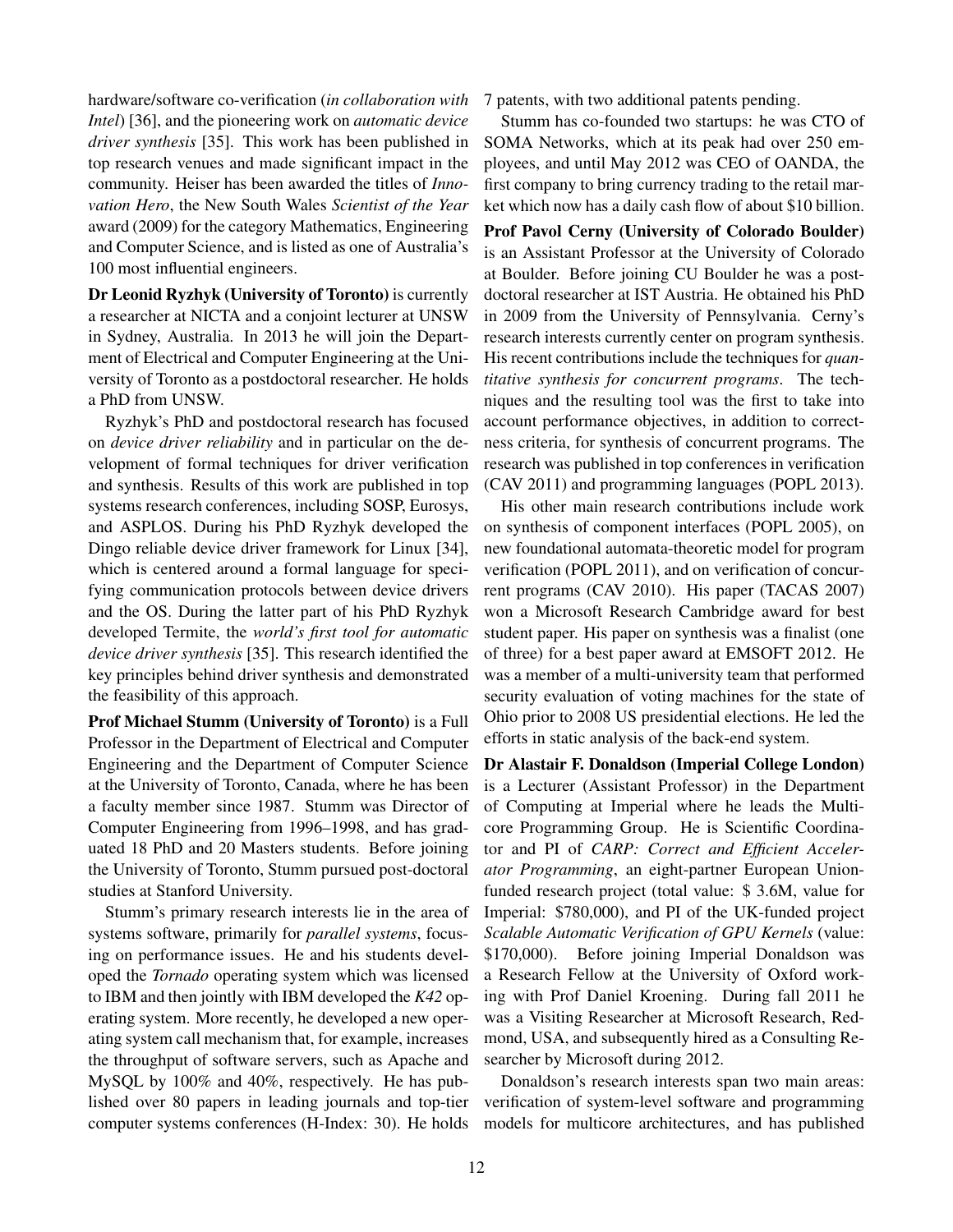more than 40 peer-reviewed research papers in these areas. His main contributions to verification (with collaborators at Oxford, Imperial and Microsoft) include a technique for automatic analysis of DMA races in multicore software [17], the first scalable predicate abstraction technique for concurrent programs [16], and a method for automatically checking that GPU kernels are free from data races [7].

## **Collaboration with Microsoft Research**

Prof Byron Cook is a Principal Researcher at Microsoft Research, Cambridge, UK and joint manager of the Programming Principles and Tools group. Cook was a key contributor to Microsoft's SLAM project on driver verification. SLAM has been incorporated into Microsoft's Static Driver Verifier tool which ships with the Windows Driver Development Kit, and is widely used by driver developers. Cook will provide advice related to driver reliability, and plans to collaborate on the formal verification part of the project. Cook has provided a letter of support for this proposal which is attached to this application.

## **References**

- [1] Sidney Amani, Peter Chubb, Alastair Donaldson, Alexander Legg, Leonid Ryzhyk, and Yanjin Zhu. Automatic verification of message-based device drivers. In *SSV*. EPTCS, 2012.
- [2] Sidney Amani, Leonid Ryzhyk, Alastair F. Donaldson, Gernot Heiser, Alexander Legg, and Yanjin Zhu. Static analysis of device drivers: we can do better! In *APSys*, page 8. ACM, 2011.
- [3] Thomas Ball, Ella Bounimova, Byron Cook, Vladimir Levin, Jakob Lichtenberg, Con McGarvey, Bohus Ondrusek, Sriram K. Rajamani, and Abdullah Ustuner. Thorough static analysis of device drivers. In *Eurosys*, pages 73–85, Leuven, Belgium, April 2006.
- [4] Thomas Ball, Ella Bounimova, Byron Cook, Vladimir Levin, Jakob Lichtenberg, Con McGarvey, Bohus Ondrusek, Sriram K. Rajamani, and Abdullah Ustuner. Thorough static analysis of device drivers. In *EuroSys*, pages 73–85. ACM, 2006.
- [5] Thomas Ball, Vladimir Levin, and Sriram K. Rajamani. A decade of software model checking with slam. *Commun. ACM*, 54(7):68–76, 2011.
- [6] Y. Bertot, P. Castéran, G. Huet, and C. Paulin-Mohring. *Interactive Theorem Proving and Program Development: Coq'Art: The Calculus of In-*

*ductive Constructions*. Texts in Theoretical Computer Science. An EATCS Series. Springer, 2004.

- [7] Adam Betts, Nathan Chong, Alastair F. Donaldson, Shaz Qadeer, and Paul Thomson. GPUVerify: a verifier for GPU kernels. In *OOPSLA 2012*, 2012.
- [8] Roderick Bloem, Krishnendu Chatterjee, Thomas A. Henzinger, and Barbara Jobstmann. Better quality in synthesis through quantitative objectives. CAV, pages 140–156, 2009.
- [9] Lukai Cai and Daniel Gajski. Transaction level modeling: an overview. In *CODES+ISSS*, pages 19–24, Newport Beach, CA, USA, 2003.
- [10] Pavol Cerny, Krishnendu Chatterjee, Thomas Henzinger, Arjun Radhakrishna, and Rohit Singh. Quantitative synthesis for concurrent programs. In *CAV*, pages 243–259, 2011.
- [11] Pavol Cerny, Thomas Henzinger, and Arjun Radhakrishna. Quantitative abstraction refinement. In *POPL*, 2013 (to appear).
- [12] S. Cherem, T. Chilimbi, and S. Gulwani. Inferring locks for atomic sections. In *PLDI*, pages 304–315, 2008.
- [13] Andy Chou, Jun-Feng Yang, Benjamin Chelf, Seth Hallem, and Dawson Engler. An empirical study of operating systems errors. In *SOSP*, pages 73– 88, Lake Louise, Alta, Canada, October 2001.
- [14] Edmund M. Clarke, Daniel Kroening, Natasha Sharygina, and Karen Yorav. Predicate abstraction of ANSI-C programs using SAT. *Formal Methods in System Design*, 25(2-3):105–127, 2004.
- [15] Byron Cook, Andreas Podelski, and Andrey Rybalchenko. Termination proofs for systems code. In *PLDI*, pages 415–426, Ottawa, Ontario, Canada, 2006.
- [16] Alastair Donaldson, Alexander Kaiser, Daniel Kroening, Michael Tautschnig, and Thomas Wahl. Counterexample-guided abstraction refinement for symmetric concurrent programs. *Formal Methods in System Design*, 2012. DOI: 10.1007/s10703- 012-0155-3.
- [17] Alastair F. Donaldson, Daniel Kroening, and Philipp Rümmer. Automatic analysis of dma races using model checking and *k*-induction. *Formal Methods in System Design*, 39(1):83–113, 2011.
- [18] M. Emmi, J. Fischer, R. Jhala, and R. Majumdar. Lock allocation. In *POPL*, pages 291–296, 2007.
- [19] Dawson R. Engler, Benjamin Chelf, Andy Chou, and Seth Hallem. Checking system rules using